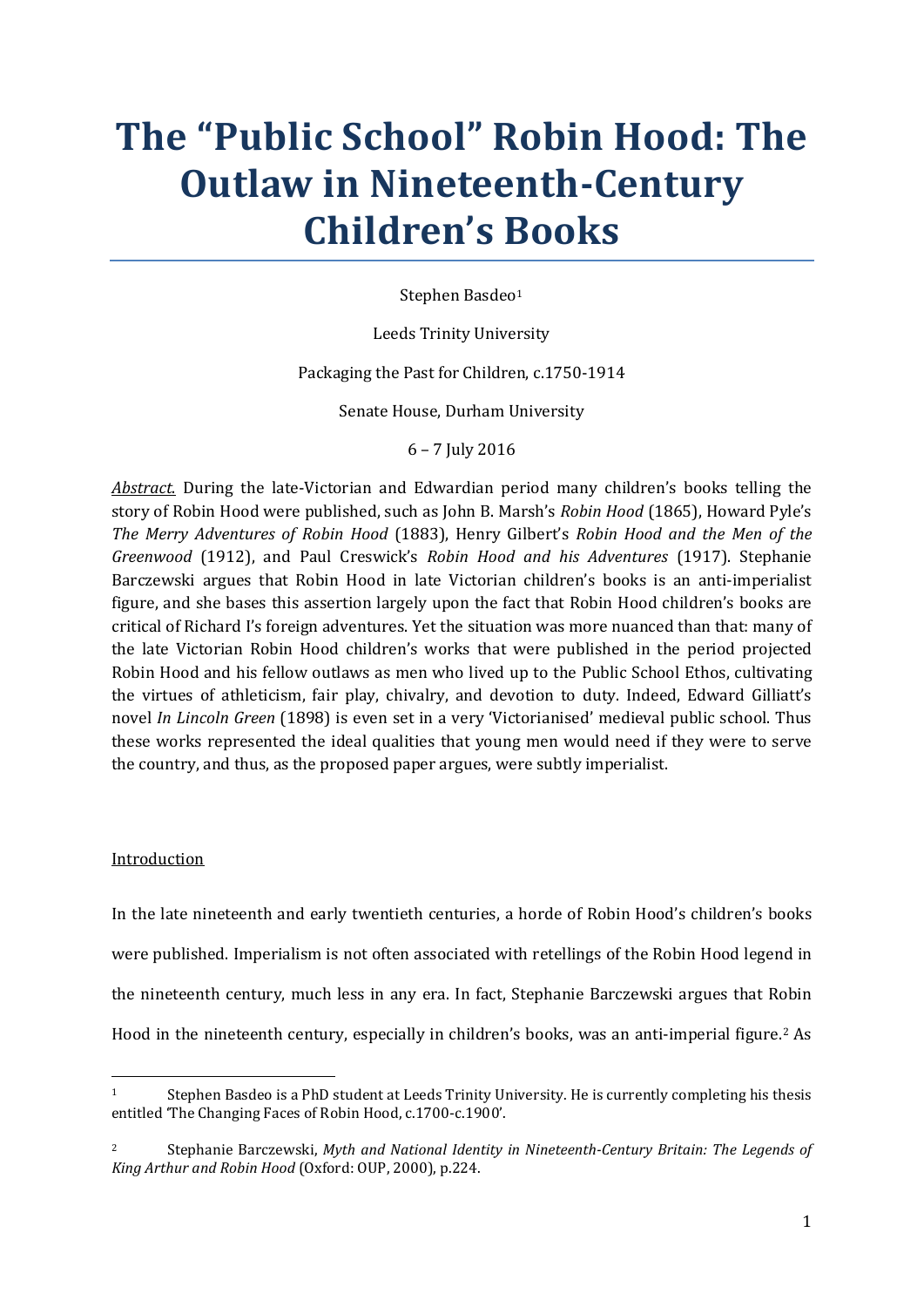this paper will show, however, the relationship of Robin Hood to imperial ideology in the nineteenth century is more nuanced than that: these authors certainly do critique some of the domestic problems caused by the expansion of empire, but no author of Robin Hood children's books can be seen arguing that Britain *should not* participate in imperial adventures abroad. Furthermore, these works represented the qualities that young men would need if they were to serve the country. Robin Hood is seen to display the values of the Public School Ethos: athleticism, fair play, and devotion to duty. Given the fact that these books are so generic to the extent that to read one is to read them all, this paper takes a thematic approach to discussing these texts, discussing the texts according to the constituent values of the ethos referred to previously. Thus the argument of this paper is that, far from propagating an anti-imperial message, these books were subtly imperialist because they represented the qualities that young men would need if they were to serve the country.

#### Context: Why the Public School Ethos was Necessary in the Late-Victorian Era

It is necessary to give a *very brief* overview of why the Public School Ethos emerged during the late nineteenth century. Between 1884 and 1914, European powers took direct political control of virtually the whole of Africa – a process known as 'the scramble for Africa'. Men with an imperial ethos were needed to run this empire, and the public school system began to develop 'distinctly militaristic features' in order to produce the people such men[.3](#page-1-0) While the Public School system trained healthy boys from the middle classes, working-class boys – the future manpower of the empire – at this period were generally unhealthy, living in cramped overcrowded conditions and malnourished. This became especially apparent at the beginning of the Boer War (1899-1902), for instance, which highlighted what seemed to the establishment to be a case of 'national deficiency' as one third of working-class volunteers were turned away

<span id="page-1-0"></span><sup>3</sup> G. R. Searle, *A New England? England 1886-1918* (Oxford: Oxford University Press, 2004), pp.36- 37.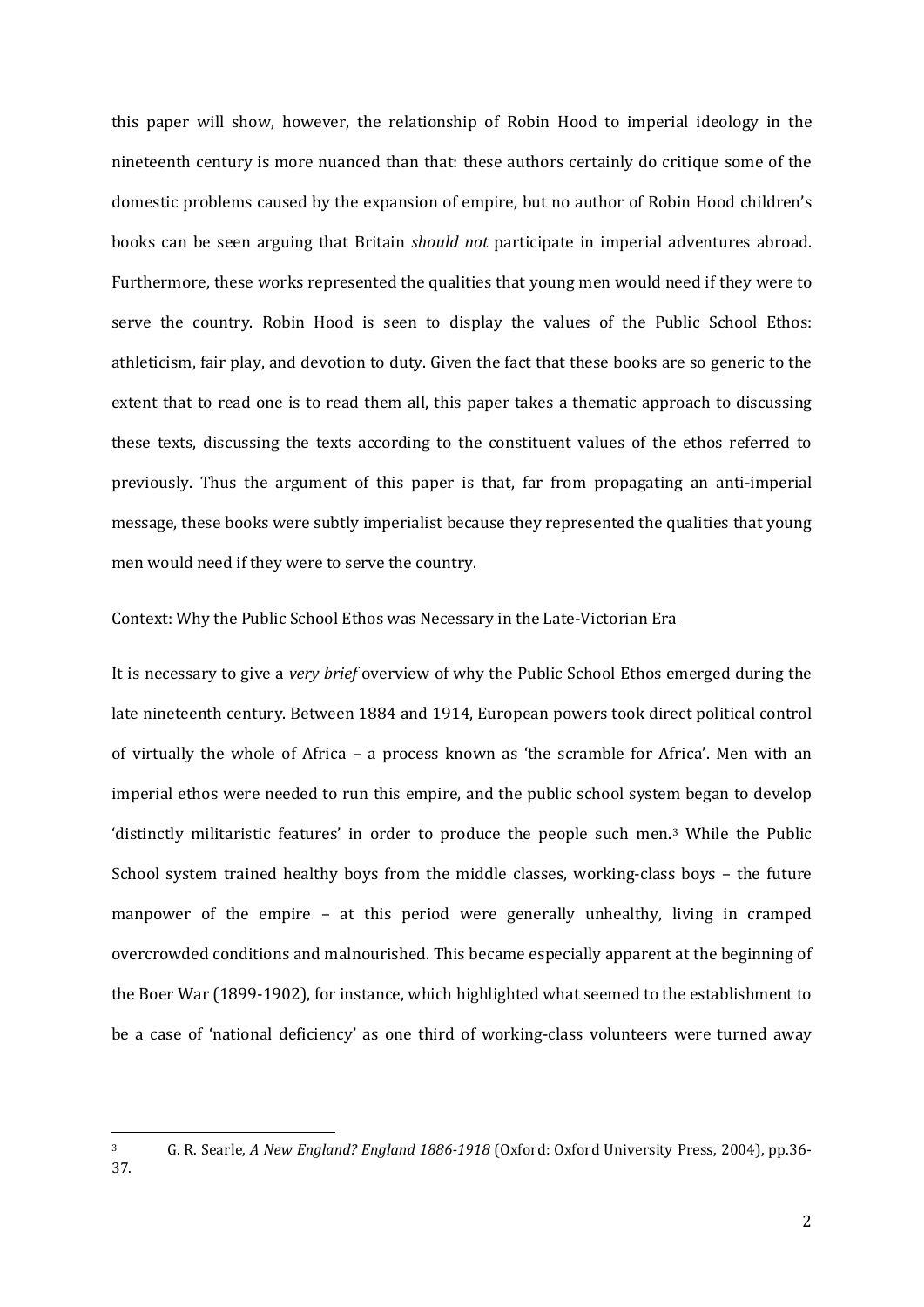from enlisting for being too unhealthy.[4](#page-2-0) Additionally, the growing rivalry from other emerging great powers such as USA made the British establishment anxious that they would lose their preeminent international standing. The public school ethos, then, which stressed the values of sportsmanship, manliness and devotion to duty, sought to prepare boys for a life of imperial service.[5](#page-2-1) The end result of this ethos was intended to be 'a Christian gentleman […] who played by the rules, and whose highest aim was to serve others'.[6](#page-2-2)

#### Muscular Christianity and Athleticism

If one of the aims of the public school ethos was to build 'a Christian gentleman', then it was easy for late-Victorian authors to transpose earlier ideas about Robin's piety on to the new public school ethos. In Henry Gilbert's *Robin Hood and the Men of the Greenwood* (1912) Robin is insistent that his men should hear mass daily:

'And now, lads,' went on Robin, 'though we be outlaws, and beyond men's laws, we are still within God's mercy. Therefore I would have you go with me to hear mass. We will go to Campsall, and there the mass-priest shall hear our confessions, and preach from God's book to us.[7](#page-2-3)

Hand-in-hand with the development of muscular Christianity in the late-Victorian period was an increasing emphasis upon physical fitness. As Nick Watson, Stuart Weir, and Stephen Friend argue: 'the basic premise of Victorian muscular Christianity was that participation in sport could contribute to the development of Christian morality, physical fitness, and "manly" character'.[8](#page-2-4) The late-Victorian period was the era of the strong-man, when body builders such as Eugene Sandow went topless on stage, displaying what was considered to be the perfect male

<span id="page-2-0"></span><sup>4</sup> Searle, *A New England*, p.302.

<span id="page-2-1"></span><sup>5</sup> Searle, *A New England*, p.65.

<span id="page-2-2"></span><sup>6</sup> Lawrence James, *The Rise and Fall of the British Empire* (London: Abacus, 1994), p.207.

<span id="page-2-3"></span><sup>7</sup> Henry Gilbert, *Robin Hood and the Men of the Greenwood* (London: T. C. & A. C. Jack, 1912), p.51.

<span id="page-2-4"></span><sup>8</sup> Nick J. Watson, Stuart Weir & Stephen Friend, 'The Development of Muscular Christianity in Victorian Britain and Beyond' *Journal of Religion and Society* Vol. 7 (2005), 1-21 (p.1); for another discussion on athleticism and Christianity see J. A. Mangam & Colm Hickey, 'Missing Middle-Class Dimensions: Elementary Schools, Athleticism, and Imperialism' *European Sports History Review* Vol. 4 (2002), 73-90.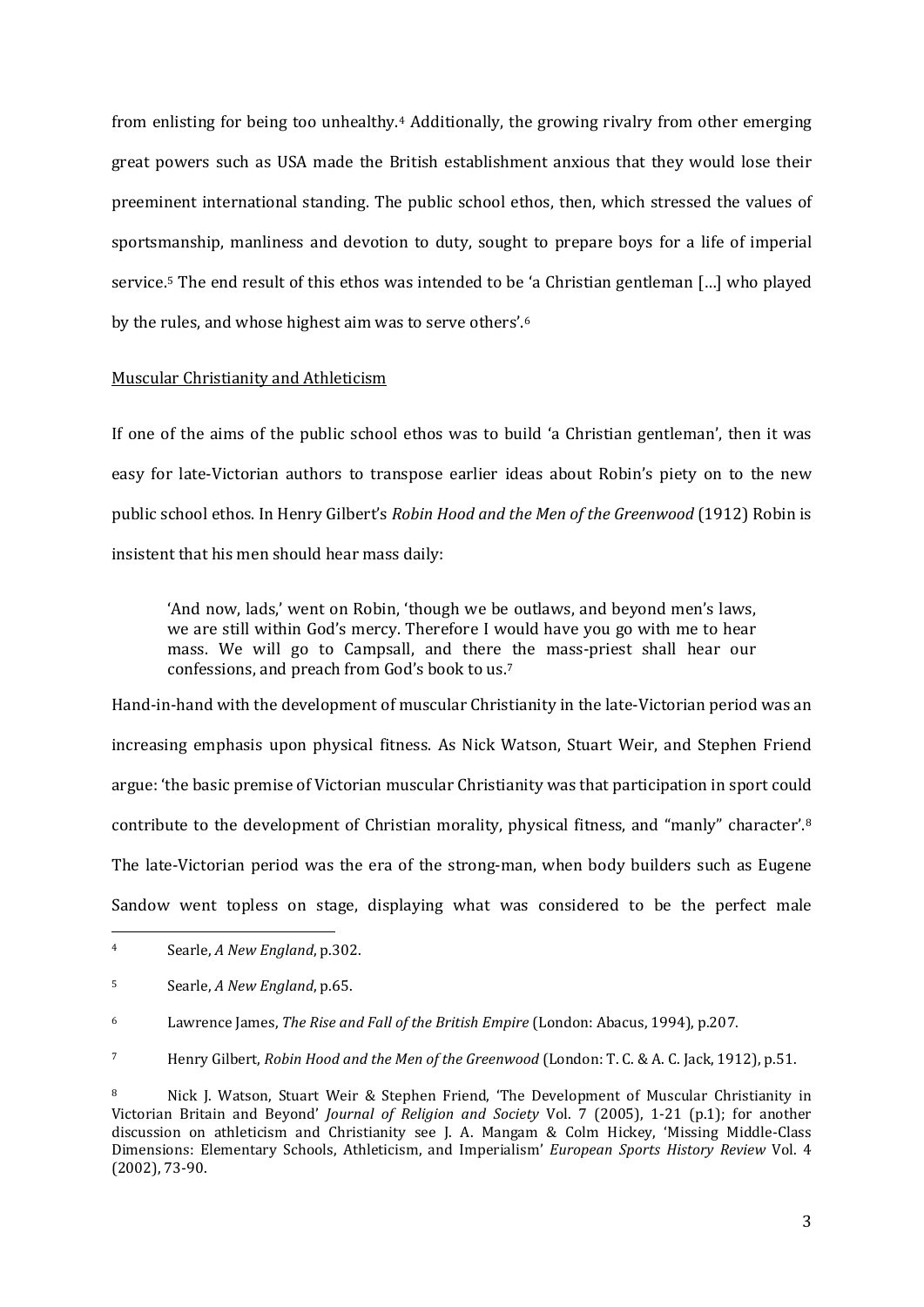physique.[9](#page-3-0) In late-Victorian Robin Hood's books and children's books in general, then, there is an emphasis upon Robin's physique that is absent from earlier popular works such as Walter Scott's *Ivanhoe* (1819) and Thomas Love Peacock's *Maid Marian* (1822). In J. Walker McSpadden's *Robin Hood*, in his youth Robin is 'a comely, well-knit stripling, and as soon as his right arm received thew and sinew he learned how to draw a bow'.[10](#page-3-1) Robin is not merely skilled in the use of the bow, however, but is also an excellent wrestler, and the outlaws, when not robbing people upon the highway, are said to regularly 'amuse themselves in athletic exercises'[.11](#page-3-2) Gilliat in his novel *In Lincoln Green: A Story of Robin Hood* (1897), tells the reader how Robin has 'well-made arms and massive shoulders'<sup>[12](#page-3-3)</sup> (Gilliat's novel is even set in a quasi-Victorian medieval public school). In McSpadden's novel, as Robin competes in the archery contest, 'he felt his muscles tightening into bands of steel, tense and true'.[13](#page-3-4) These prime physical attributes were not simply restricted to Robin Hood in these books, for of Will Scarlet is said that he was 'not a bad build for all his prettiness […] those calves are well-rounded and straight. The arms hang stoutly from the shoulders.'[14](#page-3-5)

Cultivating physical prowess would enable boys – the future servants of the empire – to survive and endure in the often inhospitable environments in the colonies. In *Henty's With Clive in India* (1888), for example, the hero of the novel, the young Charlie Maryatt, from an early age always participated in sports at home, and he is chosen for a dangerous mission requiring the

<span id="page-3-0"></span><sup>9</sup> See David Waller, *The Perfect Man: The Muscular Life and Times of Eugene Sandow, Victorian Strongman* (London: Victorian Secrets, 2011).

<span id="page-3-1"></span><sup>10</sup> J. W. McSpadden & Charles Wilson, *Robin Hood* (London: Associated Newspaper Books [n.d.]), p.12.

<span id="page-3-2"></span><sup>11</sup> Stephen Percy, *Tales of Robin Hood* ([n.p. n.d.]) p.8.

<span id="page-3-3"></span><sup>12</sup> Edward Gilliat, *In Lincoln Green: A Story of Robin Hood* (London: Seeley & Co. 1897), p.45.

<span id="page-3-4"></span><sup>13</sup> McSpadden & Wilson, *Robin Hood*, p.23.

<span id="page-3-5"></span><sup>14</sup> McSpadden & Wilson, *Robin Hood*, p.80.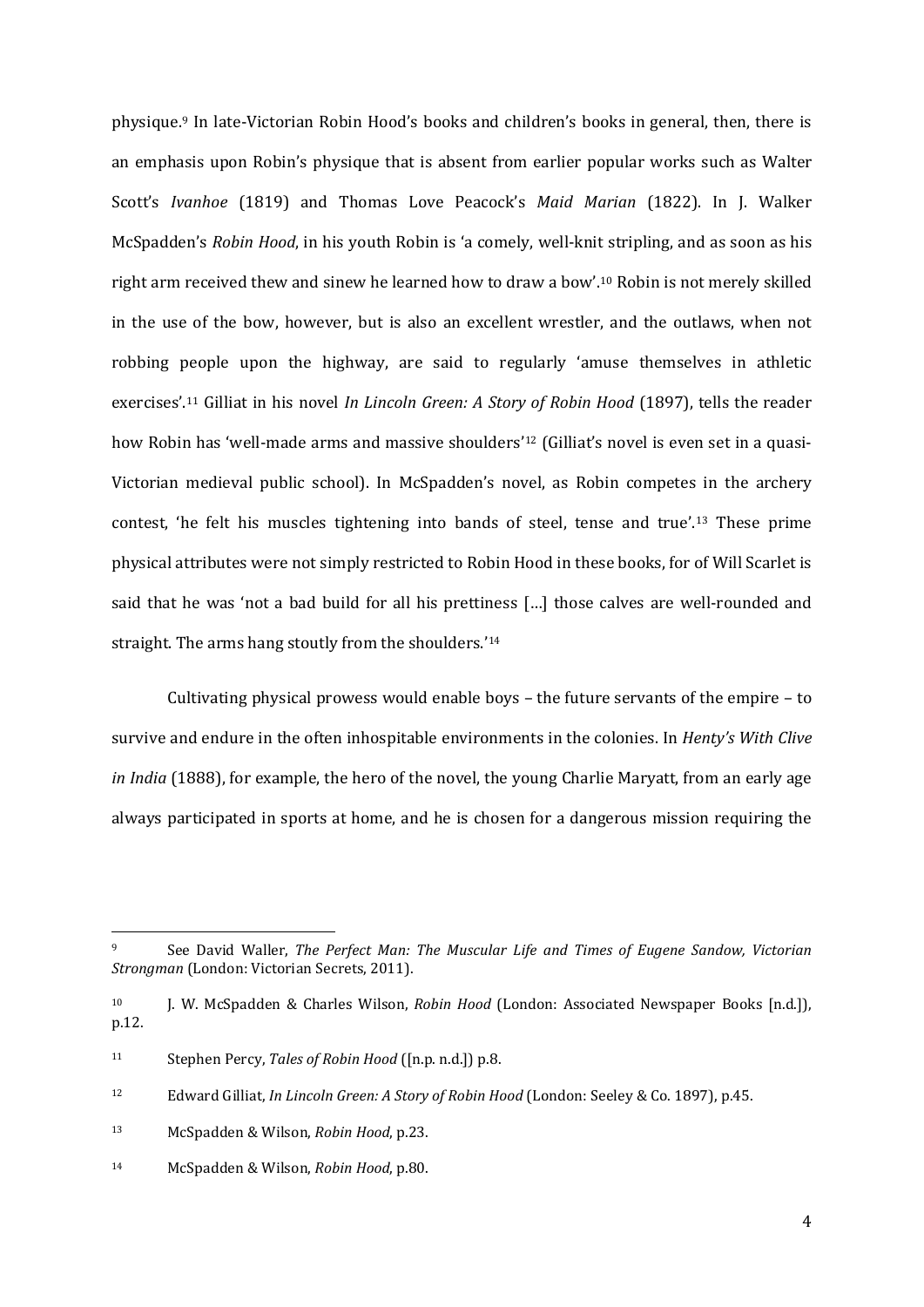surmounting of dangerous rivers, mountains and passes for its completion.[15](#page-4-0) While a lot of medieval Robin Hood texts celebrate the summer time and give no consideration to how a body of outlaws living in the forest might survive in a harsh winter, some of these children's books do recognise the fact that life for an outlaw might at times be difficult. H. E. Marshall in *Stories of Robin Hood Told to the Children* (c.1906) reveals a little about Robin's life in the cold winter months:

In winter the roads were so bad, and the weather so cold and wet, that most people stayed at home. So it was rather a quiet time for Robin and his men. They lived in caves during the winter, and spent their time making stores of bows and arrows, and mending their boots and clothes.[16](#page-4-1)

Living outdoors makes the outlaws even tougher: McSpadden tells how 'the wind blew the ruddy colour into his cheeks'.[17](#page-4-2) The outlaws in Gilbert's Robin Hood, additionally, undergo very rigorous training drills on a daily basis to keep themselves sharp and ready for battle[.18](#page-4-3)

## Sportsmanship and Fair Play

**.** 

Despite having to keep themselves ever-ready for battle, the outlaws are not presented as brutes. The ideals of sportsmanship and fair play were easily superimposed onto Robin-Hoodmeets-his-match scenarios by late-Victorian writers (the Robin-Hood-meets-his-match scenarios are those tales of Robin losing a fight to somebody in the forest and then making friends with them afterwards). According to John Finnemore in *The Story of Robin Hood* (1909), these types of situations display 'the old English love of fair play and straight dealing'.[19](#page-4-4) In Marshall's *Stories of Robin Hood*, when Robin meets Little John and a fight with quarterstaffs ensues, in which Robin is beaten, he says to Little John 'it was a fair fight and you have won the

<span id="page-4-0"></span><sup>15</sup> G. A. Henty, 'With Clive in India' in *British Empire Adventure Stories* (London: Carlton Books, 2005), 465-774 (p.570).

<span id="page-4-1"></span><sup>16</sup> H. E. Marshall, *Stories of Robin Hood Told to the Children* (London: T. C. & E. C. Jack, [n.d.]), p.11.

<span id="page-4-2"></span><sup>17</sup> McSpadden & Wilson, *Robin Hood*, p.33.

<span id="page-4-3"></span><sup>18</sup> Gilbert, *Robin Hood and the Men of the Greenwood*, p.48.

<span id="page-4-4"></span><sup>19</sup> John Finnemore*, The Story of Robin Hood* (1909 repr. London: A. & C. Black, 1935), p.x.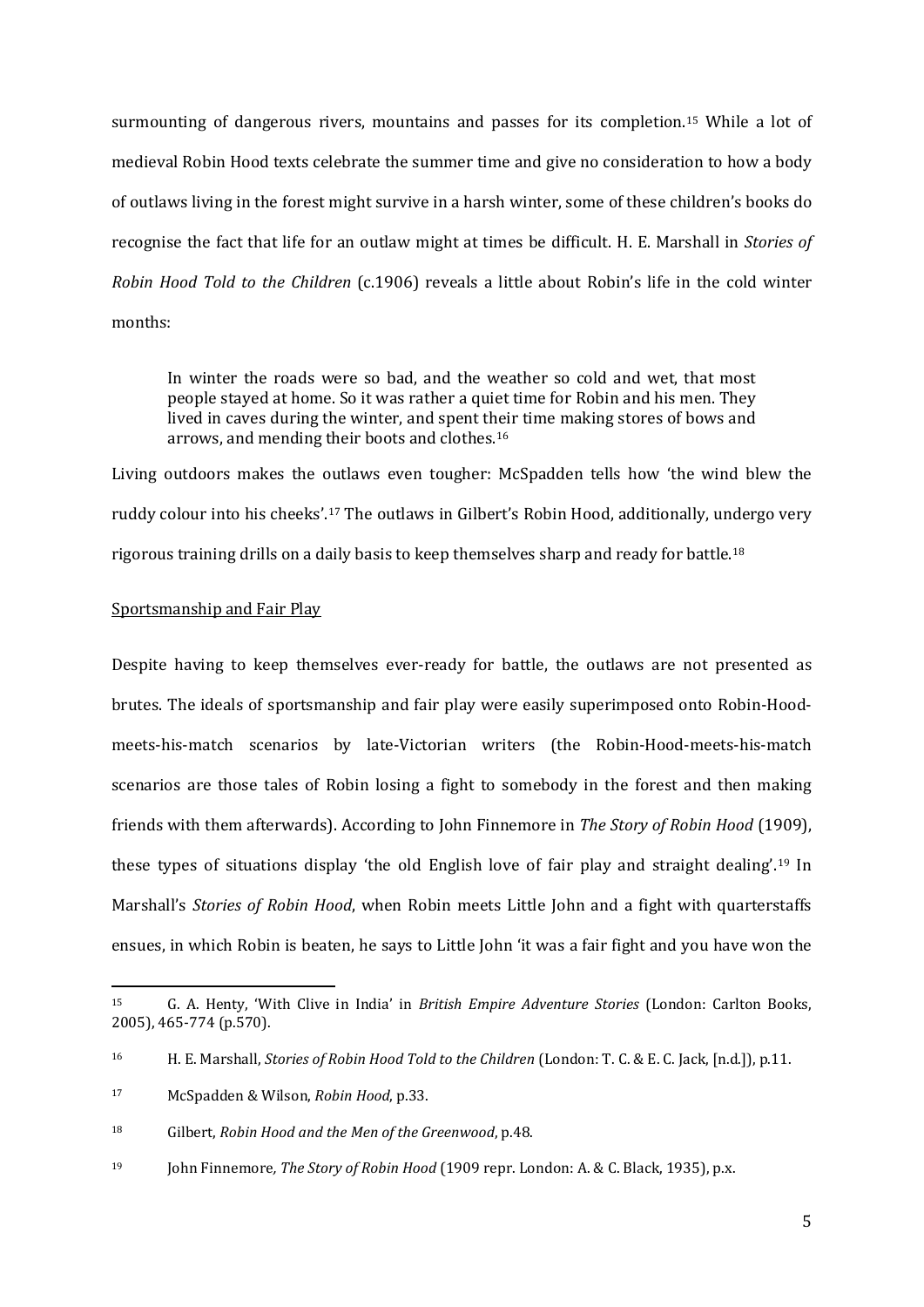battle'.[20](#page-5-0) And a similar scene is acted out in Charles Herbert's *Robin Hood* as, after having fought Little John, Robin exclaims: 'you've proved yourself the best man. I own I'm beaten, and the fight's at an end.'[21](#page-5-1) Similarly in McSpadden's work, when Little John and Will Scarlet first meet and have a fight with quarterstaffs, they laugh about the fight afterwards and make friends.[22](#page-5-2) In Gilliatt's *In Lincoln Green*, Robin's son Walter, at the public school he attends, is taught to play 'by all the fair rules of fighting'.[23](#page-5-3)

The fact that these mini-skirmishes in the greenwood had to be conducted according to the rules of fair play meant that real fighting was often portrayed as game in these texts. In Herbert's text, when Robin asks Little John to join his band, he says: 'there is plenty of fighting: a hard life, and fine sport. Wilt throw in thy lot with us, John Little?'<sup>[24](#page-5-4)</sup> When the outlaws are faced with real danger – that is, when they face the forces of the Sheriff – this is described as nothing more than a 'sport'.[25](#page-5-5) Gilliat similarly refers to 'the great sport of war'[.26](#page-5-6) The portrayal of fighting as a sport reflects how warfare was often seen by prominent imperialists in the late-Victorian and Edwardian eras. Sir Henry Newbolt in his poem *Vitae Lampada* (1897), for example, authored the following lines which equated warfare with the games played on public school playing fields as his poem exhorts young men to "Play up! play up! and play the game!"<sup>[27](#page-5-7)</sup> Expressing similar sentiments to Newbolt's poem is the memorial in the main cloister of

 $\overline{a}$ 

<span id="page-5-0"></span><sup>20</sup> Marshall, *Stories of Robin Hood*, p.16.

<span id="page-5-1"></span><sup>21</sup> Charles Herbert, *Robin Hood* (London: John F. Shaw [n.d.]), p.18.

<span id="page-5-2"></span><sup>22</sup> McSpadden & Wilson, *Robin Hood*, pp.37-41.

<span id="page-5-3"></span><sup>23</sup> Gilliat, *In Lincoln Green*, p.116.

<span id="page-5-4"></span><sup>24</sup> Herbert, *Robin Hoood*, p.19.

<span id="page-5-5"></span><sup>25</sup> McSpadden & Wilson, *Robin Hood*, p.152.

<span id="page-5-6"></span><sup>26</sup> Gilliat, *In Lincoln Green*, p.362.

<span id="page-5-7"></span><sup>&</sup>lt;sup>27</sup> Henry Newbolt, 'Vitae Lampada (1897-98)' The Norton Anthology of English Literature:<br>Representing the Great War: Texts and Contexts IInternet *Representing the Great War: Texts and Contexts* [Internet [<https://www.wwnorton.com/college/english/nael/20century/topic\\_1\\_05/hnewbolt.htm>](https://www.wwnorton.com/college/english/nael/20century/topic_1_05/hnewbolt.htm) Accessed 21 June 2016].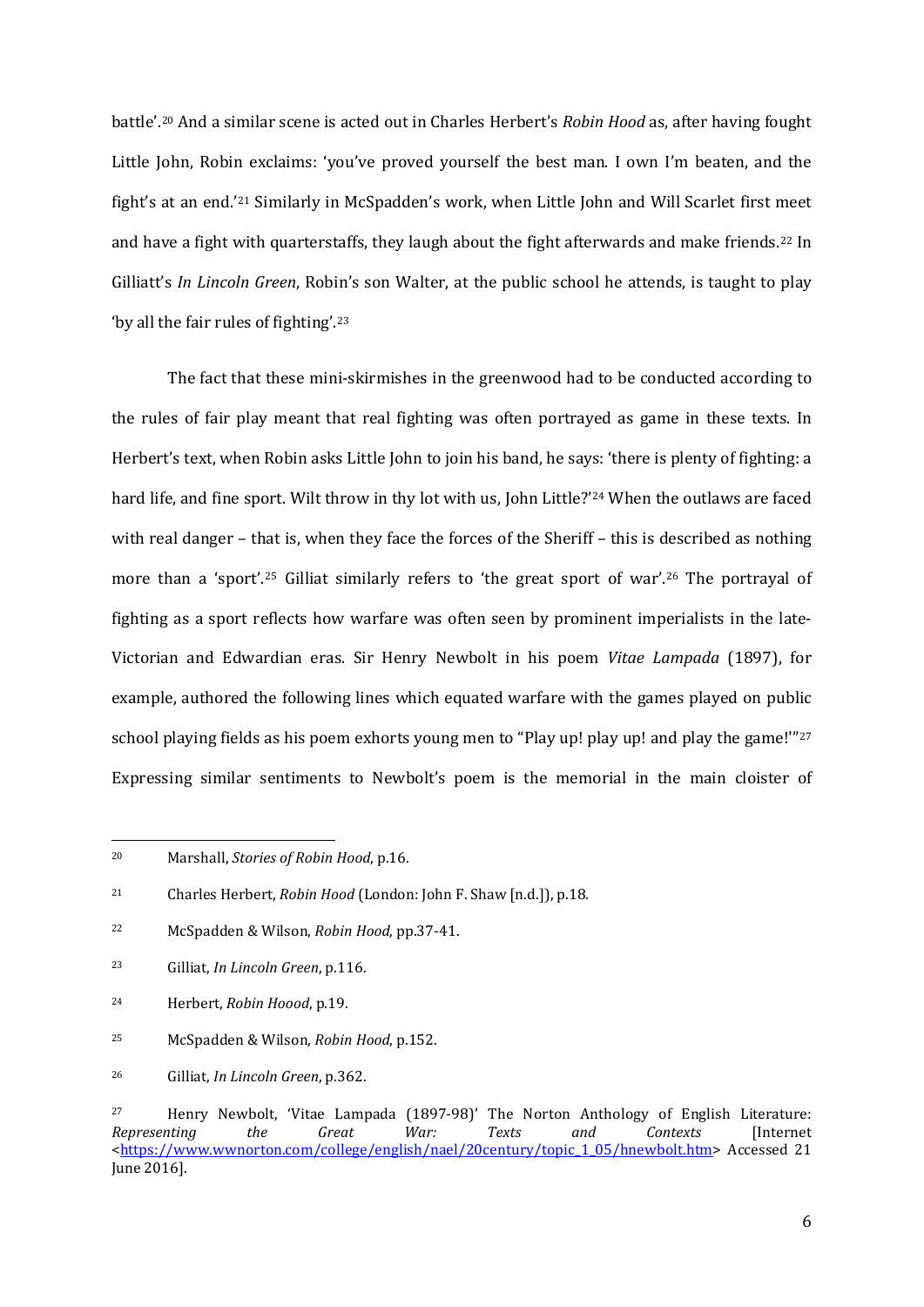Charterhouse College which lists the alumni who have fallen in various campaigns. The deceased, according to the writing on the wall, 'played up, played up, and played the game'.<sup>[28](#page-6-0)</sup> The sad truth is that war, in fact, was not a game in the Victorian era, no matter how 'brave', 'gallant', or 'sporting' war was made out to be by imperialist writers.

#### Duty and Patriotism

Above everything, in these novels Robin is portrayed as being unwaveringly loyal to the King and his country. In Newbolt's *The Book of the Happy Warrior* (1917) which tells various stories of heroic figures from English history, including Robin Hood, the reader is told how they might best benefit from reading these tales of heroic deeds:

You will not get the best out of these stories of great men unless you keep in mind, while you read, the rules and feelings that were in their minds while they fought [… the] main ideas that were in the minds of all these great fighters of the past were these: First, service, in peace and war.[29](#page-6-1)

Gilliatt's *In Lincoln Green* sees Robin's son Walter participating in an archery contest 'for the honour of your house and country',<sup>[30](#page-6-2)</sup> and at another point in the novel Robin emphasises his own commitment to 'duty' by exclaiming 'I am never tired when honour and duty call me'.[31](#page-6-3) Similarly, in Marshall's story, when the outlaws are made to recite their chivalrous oaths, they are loyal to the King first, and vow to protect the weak and needy second.[32](#page-6-4) Towards the end of Marshall's tale, Robin proudly exclaims 'God Bless the King […] God bless all those who love him. Cursed be all those who hate him and rebel against him.'[33](#page-6-5)

<span id="page-6-0"></span><sup>28</sup> Niall Ferguson, *Empire: How Britain Made the Modern World* (London: Penguin, 2004), p.262.

<span id="page-6-1"></span><sup>29</sup> Henry Newbolt, *The Book of the Happy Warrior* (London: Longman, 1917), p.vi.

<span id="page-6-2"></span><sup>30</sup> Gilliat, *In Lincoln Green*, p.45.

<span id="page-6-3"></span><sup>31</sup> Gilliat, *In Lincoln Green*, p.180.

<span id="page-6-4"></span><sup>32</sup> Marshall, *Stories of Robin Hood*, p.8.

<span id="page-6-5"></span><sup>33</sup> Marshall, *Stories of Robin Hood*, p.101.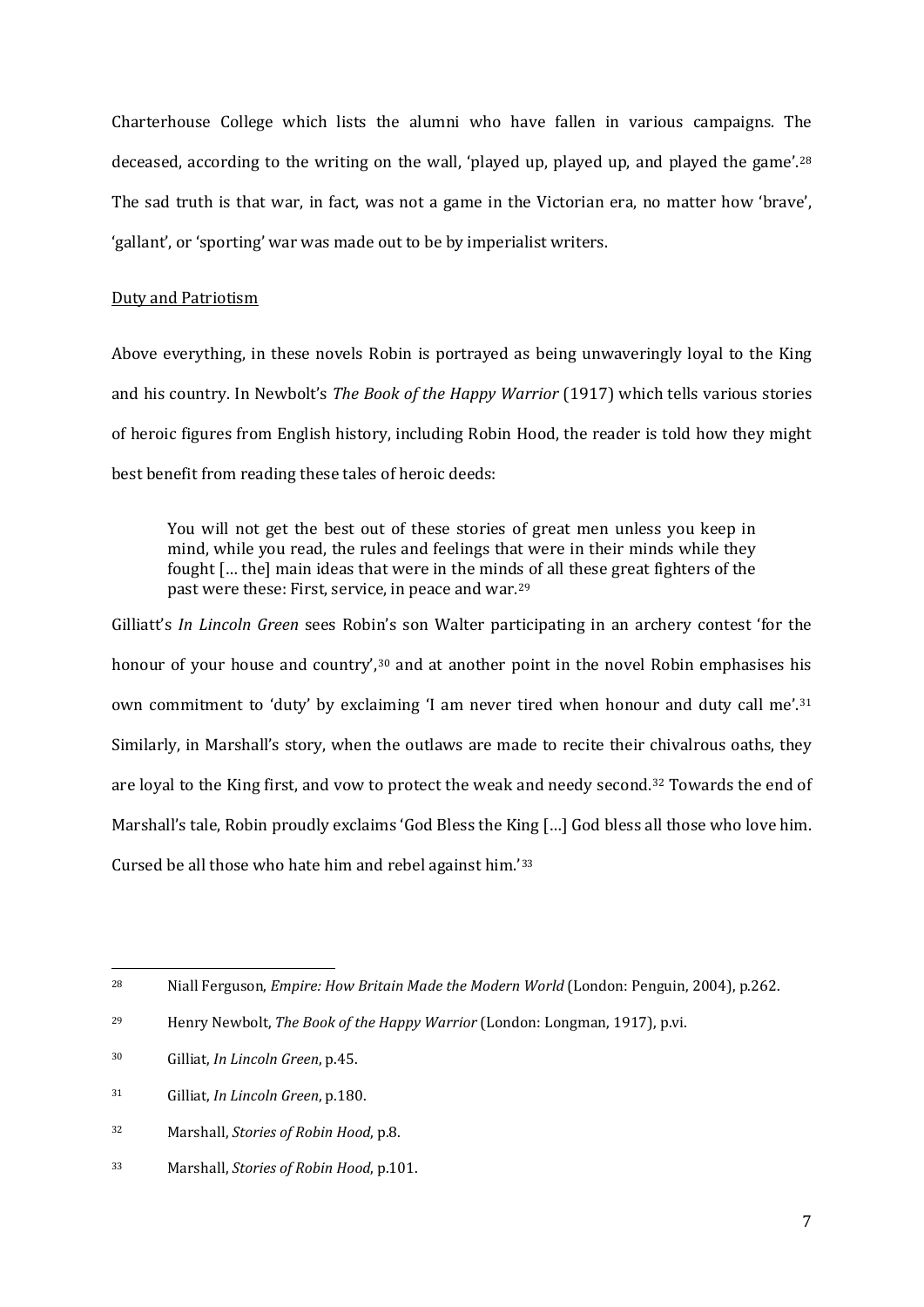Serving the King and the nation is presented in late-Victorian and Edwardian texts as a means by which a boy might advance in the world. In Paul Creswick's *Robin Hood and his Adventures* (1917) young Robin is taken to his uncle Gamwell's estate. Upon surveying his uncle's vast land holdings, he enquires how his uncle Gamwell became so rich, and he is informed that he was given lands as a reward for serving in the King's army. This is a message that is seen repeated in the works of Henty as well, as in *With Clive in India* where a young parochial boy rises through the ranks of the British army and returns home rich. Service to one's country could be the making of a man: morally, physically, and financially.

The emphasis upon Robin's loyalty to the King, and his duty to the nation is to be found in every late Victorian text, and so the point need not be laboured with more quotes illustrative of this. From a twenty-first century standpoint, it seems odd that authors might adapt Robin Hood – a figure who had been very radical and anti-establishment in some previous incarnations – to serve the middle-class ethos of duty to the nation and, indirectly, the empire. But the appropriation (or misappropriation depending upon one's point of view), of medieval heroes to this end was not only applied to Robin Hood. In Henty's laughable *A March on London: Being a Story of Wat Tyler's Insurrection* (1898), for instance, Tyler and the peasants revolted, not simply because of the Poll Tax, but 'above all, they felt that they were not free men, and were not even deemed worthy to fight in the wars of their country'.[34](#page-7-0) For the record, the historic Wat Tyler and his fellow men were not fighting for the right to be able to fight in Richard II's wars.

There was a class dimension to these ideas of loyalty and duty. Robin is *always* the Earl of Huntingdon in these books. They lack the democratic political sentiments that are present in Egan's earlier and superior work. Robin does not have to be elected as he is in Egan's *Robin Hood and Little John,* and there is a clear sense that he is the leader of his 'lower class' counterparts who knows what is best. In McSpadden's tale, Robin is the leader of the outlaw

<span id="page-7-0"></span><sup>34</sup> G. A. Henty, 'A March on London: Being a Story of Wat Tyler's Insurrection (London, 1898)' *The Literature Network* [Internet [<http://www.online-literature.com/ga-henty/march-on-london/1/>](http://www.online-literature.com/ga-henty/march-on-london/1/) Accessed 21 June 2016].